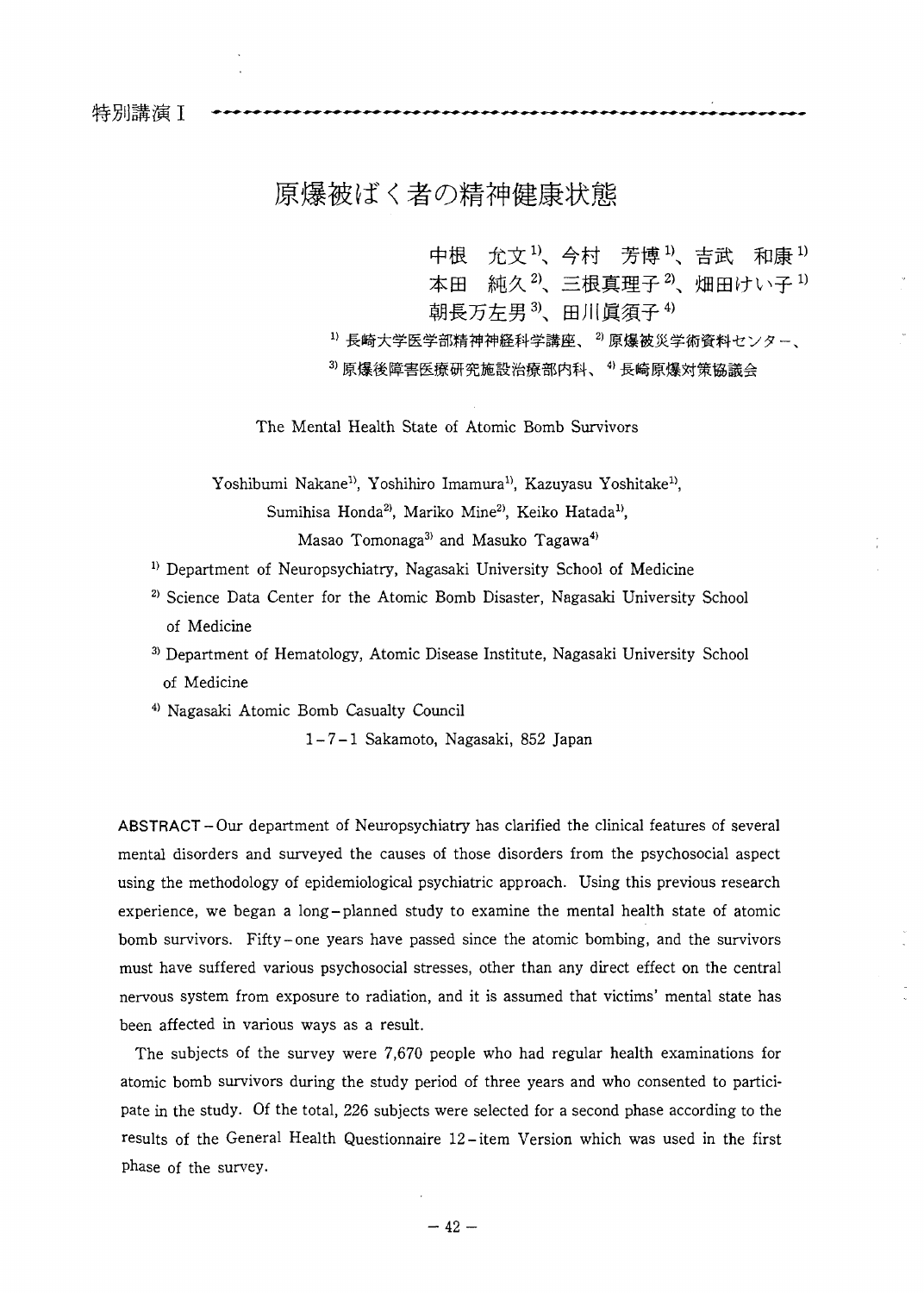The results were as follows: 1. The distance from the hypocenter was related to the degree of ill health, and the percentage of people with a high score was greater among those exposed to the atomic bomb in proximity to the hypocenter. 2 . 14.6% of the subjects were diagnosed as having some kind of mental disorders according to clinical interviews by trained psychiatrists.

These results had not expected prior to the study. On the bases of the study, we will try to establish a mental health support system for atomic bomb survivors.

# **I.**

われわれの研究室の中には、疫学的精神医学を基盤にした社会精神医学の研究グループがある。そこで **2) 3)** 精神保健サービスへのフィードバック、4)予防精神医学への寄与、などといった疫学研究の原則に則っ て、精神疾患の臨床像を完成させ、更に遡ってそうした精神障害の原因を解明しようとしてきた。そして、 これらの結果をもとに、予防医学的観点を含めて、行政的な支援プログラムを企画・支援するということ を企図してきた。しかし、このようなとき、他の身体医学と違って、精神医学の領域では特有の問題が潜 むため、下記のような前提条件<sup>06)</sup>が厳しく検討されておくべきといわれる。

1)事例発見法の確立:如何なる事例を対象とするか

2) 評価·診断における信頼性の確立:

信頼性に関わる要因

*(DMMi KkZ frnk* Subject Variance

②評価機会による分散 Occasion Variance

3評価基準による分散 Criterion Variance

4)情報の質量による分散 Information Variance

**5評価者による分散 Observation Variance** 

評価様式の信頼性と妥当性の問題

①信頼性 Reliability ;評価者間信頼性と再テスト再現性

②妥当性 Validity;

内容関連性 (用途に応じた適切な内容)

概念関連性 (解釈・意味付けの適切さ)

基準関連性 (既知の基準とみなされる調査表と比較して適切)

**③感度 (感受性 Sensitivity) と特異性 (Specificity) ;** 

感度(真に障害がある者を正しく発見する頻度)

特異性(障害状態にない者を無いと正しく判断する程度)

3) 前向調査·継続的追跡調査の可能性

上記について若干説明しておきたい。調査対象選択法が明記し確立されておくのは当然であるとしても、 精神医学の対象とする精神現象の場合、他の身体医学と違って、情報の数量化、臨床症状の評価や診断の 一致に関してなど、解決すべき様々な問題が残っているのも事実である。つまり、ある対象を見て症状や 診断の評価が一致する上での信頼性を確立する必要もあるわけであり、上記の様々の分散(詳しくは成書 を参照されたい)を解消する努力が試行されつつある。たとえば、最初の2つの分散の解決は臨床的観点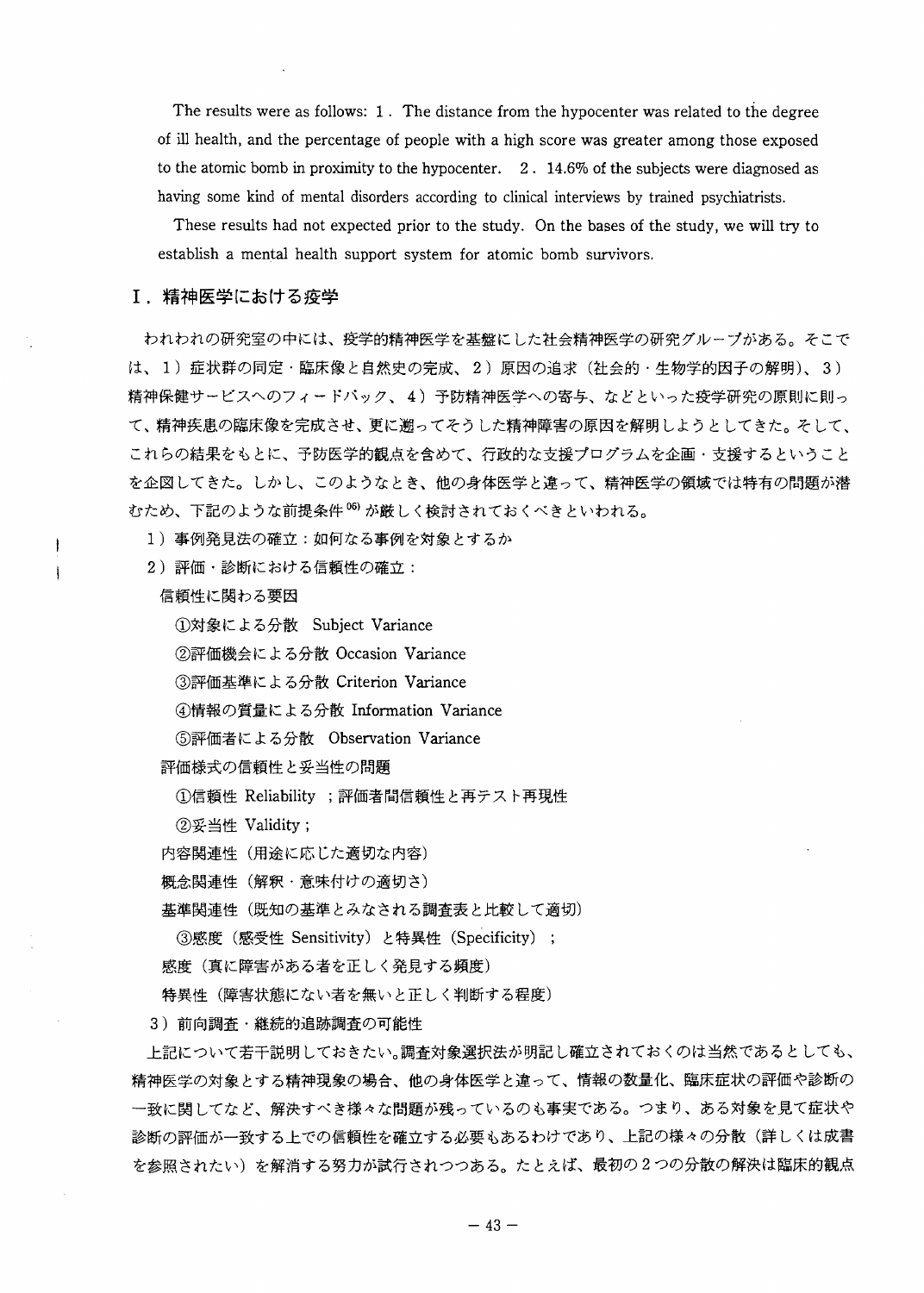からまず困難であり、それ以下のものが改善の対象となっており、国際的な合意のもとにおける診断基準 の確立、あるいは信頼性・妥当性のある評価尺度の開発などが急がれている。そこで、たとえば、特に精 神医学的疫学研究に繁用される診断基準や評価尺度の一部を紹介すると以下のようになる。

- 1)診断基準:国際的に共通する研究用診断分類の開発と確立が望まれ、1986 年から国際疾病分類第 10 改訂版(ICD-10)に関する共同研究がWHOの指導のもと開始され、1993年にそれが出来上がった。 従来、国内的には ICD-9を公式採用していたが、1995年1月1日からは ICD-10 が採用されるこ とになった。本研究では、特に調査研究のために開発された、その研究用診断基準(Diagnostic Criteria for Research, ICD-10DCR)<sup>14)</sup> が利用された。
- 2)評価様式:評価記入者が誰であるかによって利用すべき尺度は異なるはずである。

まず、自記式評価表 (Structured Self-report Form) は、対象者または被験者が自ら、自己の身 体的あるいは精神的状態について主観的に評価するものである。特定の精神症状別にも開発されてい るが、一般の心理的問題を広く網羅するものとして、英国の Goldberg が開発した「全般健康調査票 (General HealthQuestionnaire, GHQ) 」02) がある。これは完全版であると 60 項目からなるが、用途 に応じて 12 項目版 (GHQ-12)、28 項目版 (GHQ-28)、あるいは 30 項目版 (GHQ-30) といった 使われ方もある。

次に、(半)構成面接法 (Structured or Semi-structured Interview) は、研究者(精神科医)が対 象者を面接によって評価しようとするもので、自由面接法であると少なからず情報収集に漏れがある と知られているため、その欠陥を補充するために考案されたのが、所定の質問項目が構成されている 面接「構成面接」である。非専門家でも、一定の演習を受け信頼性が確立されたら可能となる「質問 項目とその内容および判定法が厳しく設定されたもの(構成面接)」と面接者にある程度の判断の裁 量が任された「半構成面接」がある。われわれの研究室にて訳出したものが少なくないが、他の評価 尺度と同様に、実地使用の前に、それらの翻訳および逆翻訳が義務づけられている。本研究では、構 成面接の一つである「統合国際診断面接(Composite International DiagnosticInterview, CIDI)<sup>15)</sup> が利用された。

## Ⅱ.災害精神医学と原爆被曝

### 1.災害精神医学研究の現状

わが国は地震や台風、あるいは水害など各種の自然災害にしばしば見舞われ、昭和22年の「災害救助 法 |、そして昭和36年(1961年)11月には伊勢湾台風の被災を受けて「災害対策基本法」が制定されな がらも、それの心理面・精神的な側面への影響に関する研究は殆ど無視されたままであった。多くは被災 による物理的影響への対応、あるいは身体的被災の状況調査などで、被災地または被災者への経済的支援 などが話題になっていた。

一方諸外国では、主に 1960 年代以降になるとそれぞれの地域で発生した、大火災、タンカー事故、水 害、ダム決壊、サイクロン、火山噴火、地震などを中心に、多数の調査研究がなされ、それに伴って支援 プログラムなどの開発も発展してきた。更に、各地での戦争体験による戦争神経症の研究、あるいはペト ナム戦争後の神経症性障害に関する研究は外傷後ストレス障害 (PTSD) 研究として注目されるに至った。

そうした経緯を受けて、日本でも後記するような数編の原爆被ばくに関わる研究とともに、その後に発 生した十勝沖地震・長崎水害・三宅島噴火災害・雲仙普賢岳噴火災害に関する研究などと、徐々に精神医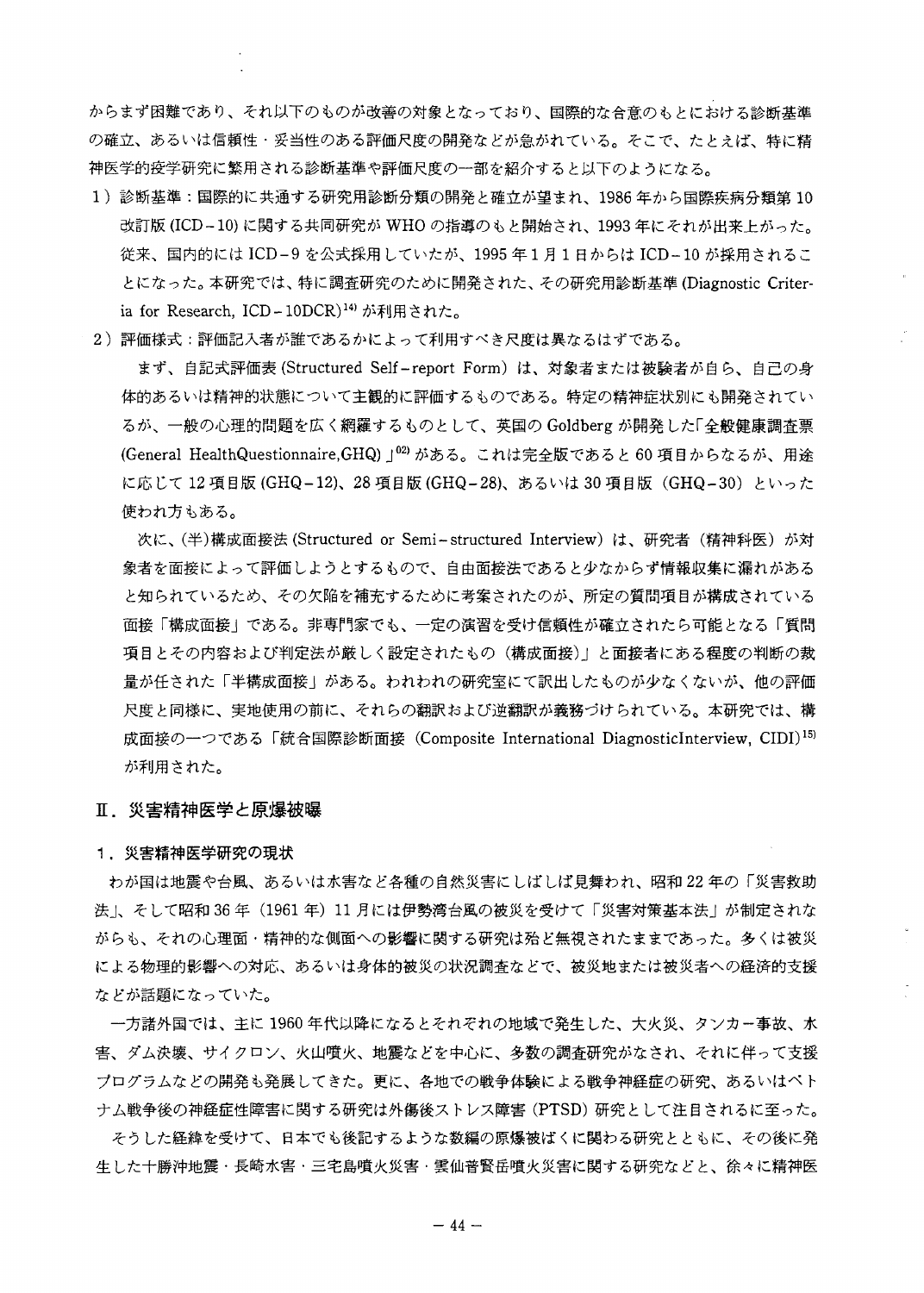学的調査研究に広がりがみられるようになった。そして、1995年1月に起こった阪神淡路震災を契機に、 メンタルケアの重要性が喧伝され、関連の研究も著しく多数施行された。同年のその後に東京地下鉄で発 生した恐怖の人為災害も、その傾向を加速し、今や災害精神医学という用語は日本でも PTSD とともに 流行語とさえなった。

災害が、自然災害と人為災害に分けられるのは一般化しているが、海外諸国の研究をもとに、①社会シ ステムの崩壊により現実の物理的被災以上の困難さが発現すること、②災害の衝撃の緩和変数は、被災者 個人における従来からの心理的適応能力、コミュニテイーの危機受容力、および社会的支援量によること、 **③災害文化の発生と、それに伴う一定傾向の反応パターンが発現しうること、などといった特徴を呈する** ことも知られてきた。

#### 2. 災害精神医学的研究における課題

とはいえ、災害精神医学的なアプローチを考えるとき、疫学精神医学における制約に加えて、更に次の ような課題 <sup>11)</sup> が生じてくる。

- 1)被災者という集団の特定
- 2)対照群の設定
- 3)評価・測定の方法と実施時期
- 4) 平時の診断基準の適用可能性
- 5) 被災前の健康状態に関する基礎資料
- 6) 被災者の具体的支援に関する研究の必要性
- 7) 反治療的な研究に対する倫理的統制の必要性

まずは、「被災者」の同定が問題である。如何なる災害であっても、直接的な被災者と、二次的に何ら かの影響に曝された間接的な被災者がいるはずであり、他にも様々な被災程度が考えられるはずである。 被災者の状況を知るには、厳密な意味での比較対照群が必要であるが、誰にどの様に依頼して協力を得る かは困難な課題で、被災状況下で無闇に複雑な調査活動を行うことは不可能であると共に、施行時期に よっては貴重な知見が得られないことも有り得る。さらに、たとえ一定の評価所見が得られても、それが ふだんの判断基準を適用できるか否かを考えておく必要もある。対照群を設定して被災者の問題を測る方 法もあるが、できれば被災者自身の平時の健康状態が基礎資料として得られていれば、これほど災害に伴 う変化を明らかにするものはないであろう。たた、これは現実的には望むべくもないが、偶然に別の目的 で一般健康調査を終了した後に災害に見舞われたという報告が全く無いわけではない。

多くの地域研究で心理的な被災状況を明らかにし得たにしても、現実に如何に支援するかといったサ ポートシステムにまで系統的研究が発展することは少ない。被災者は当然として、行政レベルなどでは、 この辺りが最も現実的で重要な要請点であり、今後の研究計画には絶対に含んでおかねばならない課題で ある。近年災害下、単なる調査のための調査を行う研究者がいたと聞くが、反治療的で非人道的あるいは 非倫理的な調査研究は常に統制されるべきであろう。

# Ⅲ. 原爆被ばくの精神的影響に関する研究の実際

### 1. 災害精神医学の観点に立った被ばく者の精神的影響の研究の経過

災害による心理的影響は通常、急性期から亜急性期に顕著であり、原爆被ばく下においても時間的経過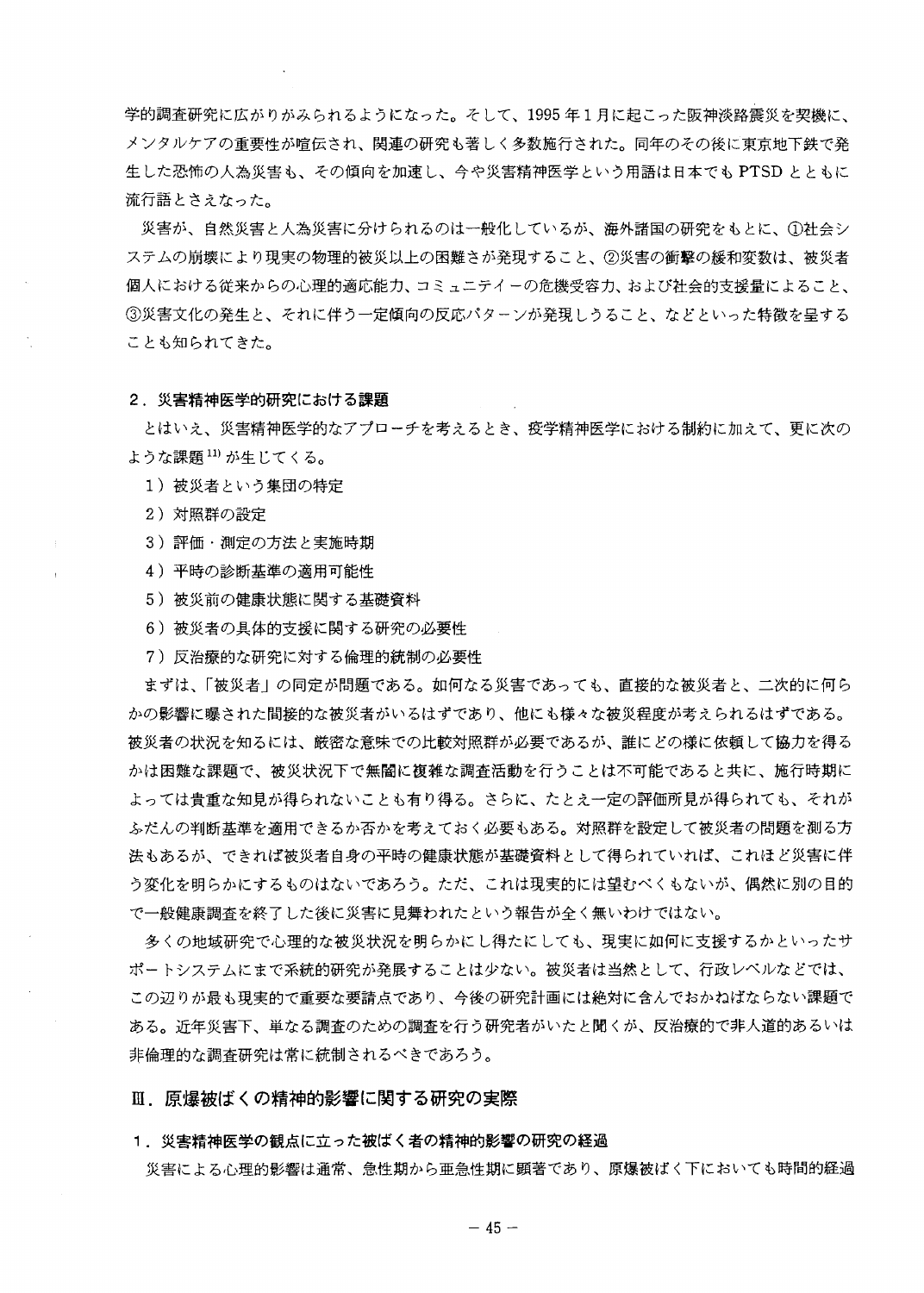の視点は重要である。しかし残念ながら、被ばく直後の時期(衝撃期ともいえる)に関する研究は皆無で ある。これより少し経過した後の時期に至って始めて、下記の奥村ら12)による研究が報告されている。

奥村らは、現在の国立長崎中央病院(当時の大村病院)に取容されていた 192 人の被ばく者の中から 無作為に選んだ50人について3期に分けた調査を行っている。被ばく直後には様々な精神異常が見られ たとの伝聞があったというが調査時点ではそうした事例に出会うことなく、表1のように、被ばくから2・ 3週後の時期に情緒的昏迷を伴う驚愕反応の症例、後期に神経症・精神病に発展した症例などがあったこ とを報告している。

かなりの時間経過のあと、再適応 期(被ばく後8~11年経過)に入 ると、長崎からは仁志川ら10)、お よび広島から小沼<sup>04)</sup>らによる研究 報告があった。仁志川らは表2に示 すように、1956年の被ばく者総合 検診に受診してきた被ばく者7,297 名のうち7.3%は神経症者であり、 被ばく直後にいわゆる原子爆弾症状 を示した者 (I群) と、それらを全 く認めなかった者 (Ⅱ群) を比較す ると、神経症の発現頻度が有意に前 者に高率であった。

小沼らは表3のように、1953年 8月に爆心地より1.5~2.0kmの 地点で集団的に被ばくし、直ちに避 難はしたものの熱傷を受け更に「黒 い雨」を浴び、いわゆる原子爆弾症・ 放射能症の症状を呈した530人に 関する調査結果を報告して、被ばく 後8年を経ても、高頻度に神経症的 または心身症的愁訴を認めている。 これらの研究は共に、こうした愁訴 を有する患者群について、神経症、 不適応反応レベルといった異常に留 まらず、神経生理学的検討から、間 脳などを中心とした中枢神経系の機 能異常の可能性も示唆している。

次に、原爆投下時に母親の胎内に あって被ばくし、出生した子どもに おける影響の問題がある。中枢神経

| 原爆被ばく者の精神医学的調査成績<br>表 1 |
|-------------------------|
|-------------------------|

| 状<br>症      |   | 初期 | 中期 | 後期 | 症   |   | 状      | 初期 | 中期 | 後期 |
|-------------|---|----|----|----|-----|---|--------|----|----|----|
| 睡<br>眠<br>障 | 害 | 10 | 5  | 4  | 下   |   | 痢      |    |    |    |
| 頭痛·頭重       |   | 3  | 14 | 13 | 口   |   | 渇      |    |    |    |
| 全身倦怠感       |   | 5  | 15 | 9  | 心   | 俸 | 進<br>亢 |    |    | 7  |
| 抑うつ気分       |   |    | 9  | 4  | 意   | 識 | 喪<br>失 | 6  |    |    |
| 易<br>激<br>刺 | 性 |    | 5  |    | 耳   |   | 鳴      |    | 3  |    |
| 記<br>憶<br>障 | 害 |    | 5  | 4  | 胘   |   | 暈      | 2  | 14 |    |
| 思<br>考<br>困 | 難 |    |    |    | 難   |   | 聴      |    | 5  |    |
| 欲<br>食<br>不 | 振 | 7  | 2  | 1  | 視力低 |   | 下      | 3  | 2  | 2  |
| 悪心<br>・嘔吐   |   | 4  |    |    |     |   |        |    |    |    |

注:初期;被ばくから2·3週後(8月末まで)、中期;9月始めから 10月始めまで、後期;10月中旬から調査時点(1945年11月初旬)まで

表2 原爆被ばく者についての精神医学的調査

|                         | I 群 (N = 4,269) | $\text{II}$ 群(N=3,028) | 合計(N=7,297) |
|-------------------------|-----------------|------------------------|-------------|
| 神経症性症例                  | 415 (9.7%)      | $118(3.9\%)$           | 533 (7.3%)  |
| 下位分類                    |                 |                        |             |
| 経 衰 弱<br>神              | 98.0%           | 93.2%                  | 93.1%       |
| 不安神経症                   | 3.9             | 0.8                    | 3.2         |
| 反応性抑うつ                  | 1.2             | 0.8                    | 1.1         |
| ヒステリー                   | 1.0             | 0.8                    | 0.9         |
| 強迫神経症                   | 0.5             | 0.8                    | 0.6         |
| 器 官 神 経 症               | 0.5             | 3.4                    | 1.1         |
| 主要症状                    |                 |                        |             |
| 感 情 刺 激 性               | 65.5%           | 60.2%                  | 64.4%       |
| 物<br>忘<br>れ             | 55.9            | 48.3                   | 53.7        |
| 眠<br>不                  | 52.0            | 50.0                   | 51.6        |
| 根<br>気な<br>レ            | 36.9            | 31.4                   | 35.6        |
| 短<br>気                  | 34.9            | 24.6                   | 32.6        |
| 取り越し苦労                  | 33.2            | 26.3                   | 31.7        |
| 憂<br>う<br>っ             | 26.5            | 16.9                   | 24.4        |
| もろ<br>涙<br>$\mathbf{v}$ | 20.5            | 16.1                   | 19.5        |
| 音 光 に 敏 感               | 13.0            | 5.1                    | 11.3        |
| 安<br>不                  | 12.8            | 7.6                    | 11.6        |

注: I群は被ばく直後に何らかの原爆症を認めていた者であり、Ⅱ群は それを認めなかった者である。下位分類(当時の伝統的分類)の項 には神経症性症例の中の頻度を示し、主要症状は神経症性症例の中 の発現頻度を示す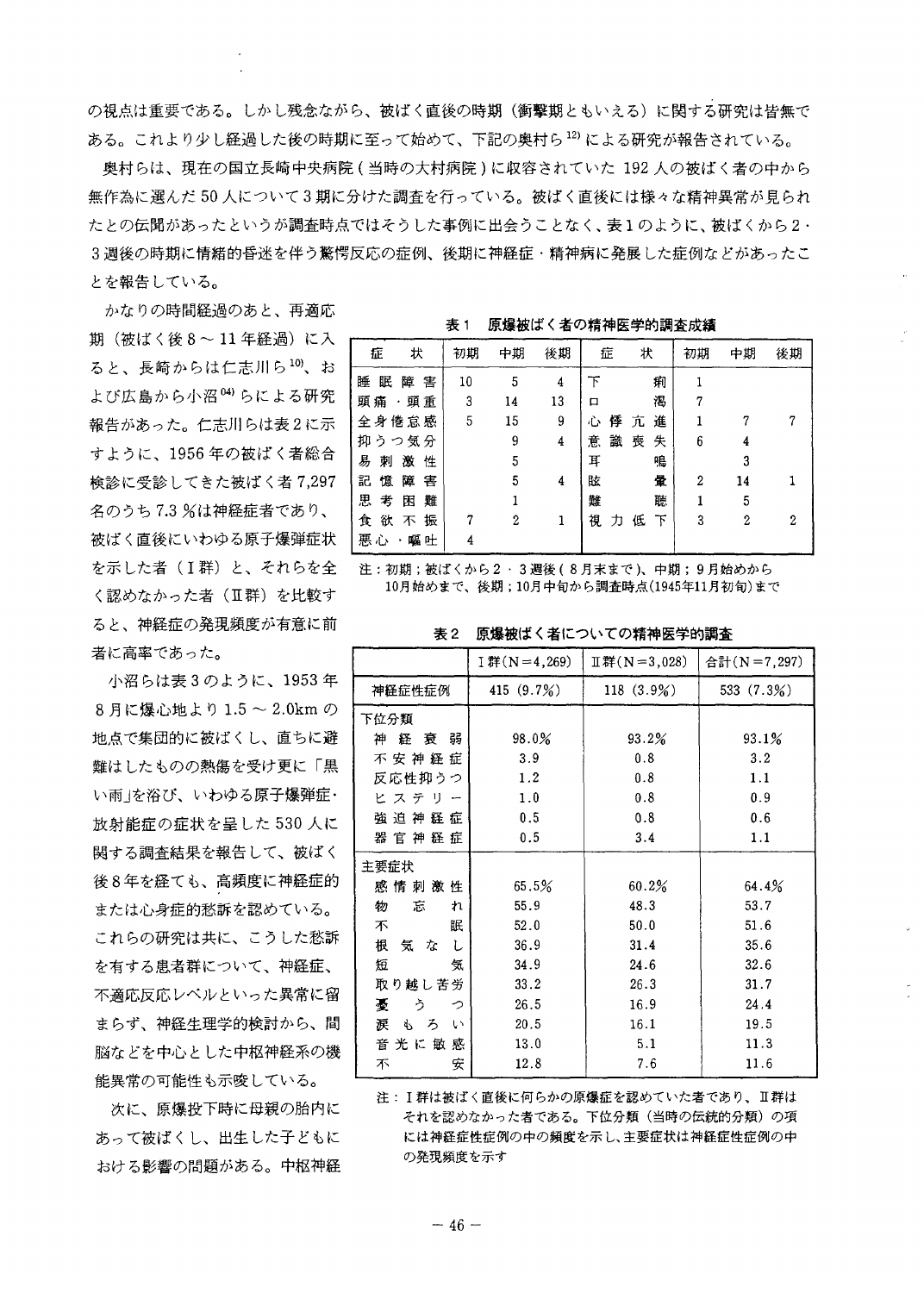| 苦<br>訴                             | 男<br>女   | 合計<br>%    | 苦<br>訴                  | 男  | 女  | 合計 | %    |
|------------------------------------|----------|------------|-------------------------|----|----|----|------|
| 環<br>쁇<br>訴<br>性<br>循<br>え         | 0<br>5   | 3.8<br>5   | 傾<br>性<br>出<br>向<br>血   |    | 5  | 6  | 4.6  |
| 化<br>쁆<br>訴<br>消<br>性<br>$\lambda$ | 21<br>11 | 32<br>24.0 | 痺<br>み<br>痛<br>れ<br>۰   | 7  | 13 | 20 | 15.3 |
| 尿<br>쁇<br>訴<br>性<br>袐<br>ż.        | 5<br>0   | 5<br>3.8   | 忘<br>健                  | 17 | 26 | 43 | 32.8 |
| 血管運動性訴え                            | 6<br>11  | 12.9<br>17 | 頭<br>重<br>頭<br>痛<br>٠   | 10 | 28 | 38 | 29.0 |
| 訴<br>謝<br>代<br>性<br>ż.             | 0        | 0.8        | 暈<br>眩                  | 11 | 28 | 39 | 29.8 |
| 性<br>訴<br>膚<br>皮<br>え              | 3<br>4   | 5.3<br>7   | 害<br>睡<br>眠<br>障        |    | 4  | 5  | 3.8  |
| 訴<br>温<br>性<br>体<br>え              | 11<br>20 | 23.5<br>31 | 情<br>動<br>変<br>化        | 16 | 23 | 39 | 29.8 |
| 疲<br>身<br>労<br>全<br>性              | 27<br>30 | 57<br>43.5 | 業 不<br>堪<br>精<br>神<br>作 | 19 | 26 | 47 | 35.9 |
| 罹<br>傾<br>患<br>向                   | 17<br>27 | 33.5<br>44 | 精神ショ<br>ック不堪            | 2  | 8  | 10 | 7.8  |
| 堪<br>境<br>環<br>性<br>不              | 19<br>28 | 47<br>35.9 | そ<br>他<br>の             | 15 | 21 | 36 | 27.5 |

表3 原爆症後遺症性苦訴の様態

系に対する放射線の影響は、生体の形成に異常をもたらす可能性も示唆される。胎内被ばく児における心 身発達遅滞への影響に関して、子宮吸収線量と受胎後の週齢との関連の中で、小頭症や重度の精神遅滞の 発現など有害な影響をもたらすことが示され、先天奇形についても同様のデータが報告されている。被ば く児童の知的・運動能力に関する追跡研究が多数報告されており、身体的発達の遅れは一時的に指摘され ているものの、知的発育および運動能力の発達の面における顕著で有意な異常所見が得られたとのデータ はない。われわれの研究室では、精神科領域でも最も重大な関心を呼ぶ精神分裂病が胎内の神経発達異常 に基づく可能性を示唆されつつあることに注目して、胎内被ばく者における同疾患の有病率について調査 研究しつつあるが、未だ結論には至っていない。

# 2. 世界保健機関の「BRAIN DAMAGE IN UTERO」と長崎・ヒバクシャ医療国際協力推進事業

1994年5月から、われわれの研究室では、チェルノブイリ原発事故時に胎内にあって被ばくしたと見 なされている児童の出生後の精神発達および行動上の問題の発現に関する長期追跡調査を指導してきた。 同研究は、WHO 精神保健部が「WHO Project on Brain Damage in Utero」<sup>01)</sup>と題して行ってきたも ので、これまでベラルシュ・ロシア・ウクライナの共同研究という体裁をとり、英国・ロンドンや日本・ 長崎といった、関連領域において先進的研究を施行中であった研究室が方法論的に支援している。同共同 研究では、多数の対照群と比較して、胎内被ばく児の発達を調査しているが、学童期に入るまでの精神発 達において様々なレベルの遅滞が確認されつつある。この研究支援を知った上記3国の研究者達が長崎・ ヒバクシャ医療国際協力会(NASHIM)などの援助を受けて、われわれの研究室を訪問し、彼らの研究成 果をまとめあげている。

| $ICD-10$                     | 曝露群<br>$(N = 154)$ | 対照群<br>$(N = 90)$ | $x^2$ | р      |
|------------------------------|--------------------|-------------------|-------|--------|
| 何らかの ICD 診断を付された者            | 40.9               | 21.1              | 9.979 | 0.0016 |
| 軽度精神遅滞<br>F70                | 2.0                | 1.1               | 0.247 | 0.5292 |
| 会話と言語の特異的発達障害<br>F80         | 18.8               | 7.8               | 5.518 | 0.0188 |
| 運動機能の特異的発達障害<br>F82          | 12.3               | 4.4               | 4.145 | 0.0310 |
| F90<br>多動性障害                 | 8.4                | 2.2               | 3.808 | 0.0410 |
| 小児期特有の情緒障害<br>F93            | 20.1               | 6.7               | 8.003 | 0.0082 |
| 小児期に特異的に発症する社会的機能の障害<br>F 94 | 4.5                | 0                 | 4.212 | 0.0379 |
| F95<br>チック障害                 | 6.5                | 3.3               | 1.125 | 0.2260 |
| 非器質性遺尿症<br>F98               | 20.1               | 10.0              | 4.253 | 0.0392 |

表4 胎内被ばく児の心理発達問題 (6~7歳の時点)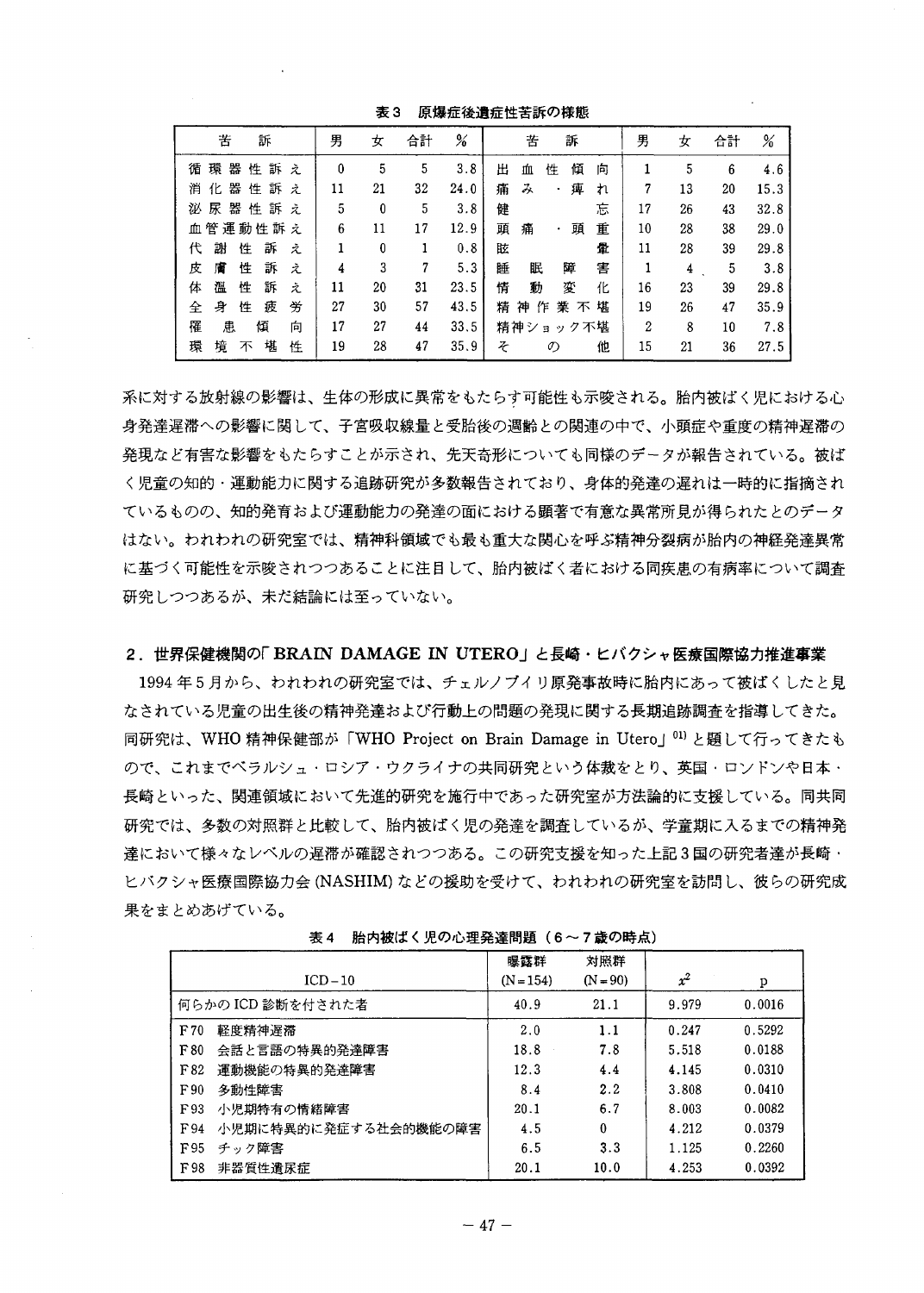表 4 は、1996 年 1 月にわれわれの研究室で作業したペラルシュからの研究者 S. Igumnov<sup>03)</sup> のデータ で、明白な形態的・器質的異常は認めないまでも中枢神経系の機能的な障害に基づく精神的あるいは行動 トの異常の発展が示唆される。また表5は、ウクライナの研究者 L. Kryzhanovskaya<sup>05)</sup>によるデータで、 |放射線汚染地域の洗浄作業に従事した 274 名を対象に調査したところ、やはり放射線に暴露されたもの における心理的問題が被ばくから2年後にも高率に認められることを表している。

| 76-100%に認めた愁訴 | 頭痛、眩暈、疲労感、慢性の疲れ、心身の活動における疲労、騒音・明所・高温への過敏さ、<br>記憶障害、発汗、情緒不安定、自律神経失調、焦燥感、骨関節の痛み |
|---------------|-------------------------------------------------------------------------------|
| 51-75%に認めた愁訴  | 血圧上昇、心悸亢進、易怒性、睡眠障害                                                            |
| 26-50%に認めた愁訴  | <b>「抑うつ、不安、悲哀、希望喪失、落ち着きのなさ、性欲喪失</b>                                           |
| 1-25%に認めた愁訴   | 失望感、無価値感、意欲喪失、興味の喪失、楽しみの喪失、接触性の欠如、社交性の崩壊、<br>緊張、心気、恐怖、失神、痙攣                   |

表5 汚染地域洗浄作業従事者における心身故障の訴えの頻度

Ⅳ.長崎の原爆被ばく者における精神保健共同研究(1993 年~)

災害発生の直後から時間的経過がさほど大きくない場合、それが被災者の精神健康に及ぼす影響を測る ことは必ずしも顕著な問題を生じない。しかし、長崎における原爆被ばく者を対象とした調査研究などと いったように50年以上もの時間的ズレがある場合には、当初から相当のバイアスが混入することを覚悟 しておく必要がある。そうした偏倚に関わる要件のうち推測できるものは次の事項であろう。すなわち、 1)被災者グループの認定(事例性)、2)一般集団における精神疾患罹患率、3)加齢現象の影響、4) 身体疾患への罹病性、5)慢性的負荷水準(心理社会的状況など)、である。各項について詳しく説明す るのは省略するが、得られた結果の解釈に当たって留意しておかねばならない。

原爆被ばくが精神保健に如何なる影響を及ぼすかといった問題に関する綿密な研究方法に基づいた系統 的研究は、未だ残念ながら見ない。今や原爆投下から 50 年以上を経過してしまい、被ばく者の高齢化も 加わっている。ここで、彼らの精神健康は正当に評価され、適切な対応が行政上からも考慮されるべきで あろう。そこで、われわれの研究室では、下記の目的のもと、原爆健康管理センターの協力を得て、原爆 被災学術資料センター・原爆後障害医療研究施設治療部門内科との共同研究を開始した。

- 1) 原爆被ばくが精神保健に及ぼす影響の把握
- 2) 被ばく者における精神疾患の頻度と特徴
- 3) 被ばく者の精神保健に関わる背景要因の解析-他の疫学研究との比較-
- 4) 被ばく者にとって必要な精神保健サービスの企画
- 5) 一般住民における精神保健地域研究への展望

①研究方法:

対象は、長崎の原爆健康管理センター(ハートセンター内)にて、被ばく者定期健康診断を受診した者 のうち、本研究に協力の同意が得られた者である。調査は、二段階抽出法とし、まず先に説明した全般健 康調査票 (GHQ‐12) を同意した被ばく者全員に記入してもらい (一次調査)、次いで、その中から GHQ - 12 のスコア別に一定の比率で二次調査の対象を選んだ。その際も協力の同意を改めて確認した。二次 調査対象者には、全般健康調査票(GHQ - 30) への記入と、対象者背景質問表に基づく簡単な面接、お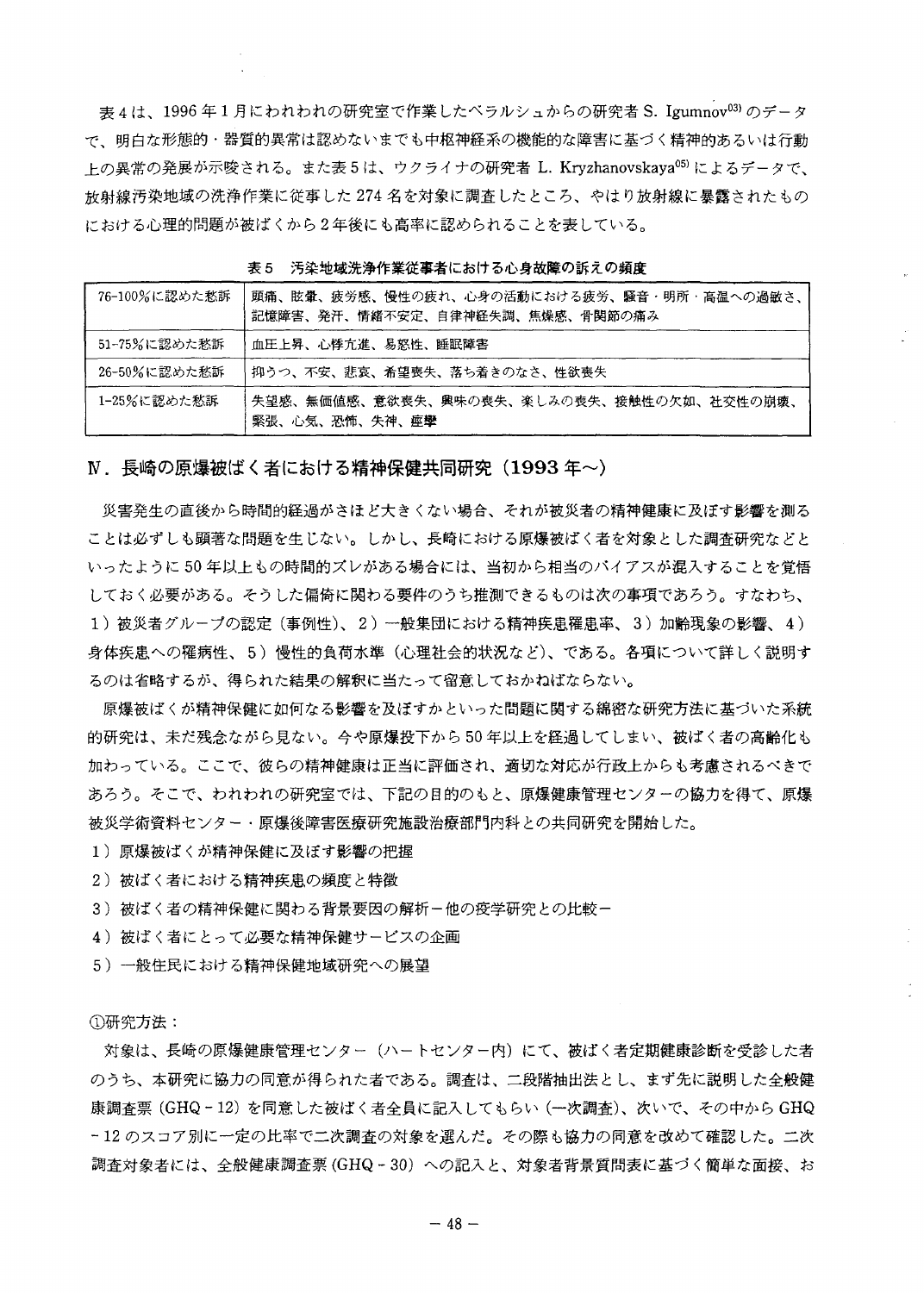よび所定の演習を終了した面接者による CIDI が施行された。更に、同研究の研究者の中で精神科医が精 神科的臨床面接を行い、ICD-10に従って臨床診断を付した。

## ②研究経過

1993年に「被ばく者の精神衛生向上のための面接調査」と題して、本研究の実施可能性に関するパイ ロット研究を開始して、具体的には1994年より、主研究としての症例収集に入った。

1994年秋を初年度として、翌1995年の二年度、そして1996年を三年度として研究は進行し、今や一 応の終了時点を迎えた。

#### ③研究結果

地域調査自体は終了したが、現在統計解析の進行中 であり、未だ完了していない。そこで、一部は予備的 であるが、結果のあらましを紹介する。

まず、一次調査には 7,670 人 (男; 3,216 人、女; 4, 454人)が参加した。表6は、一次調査の対象におけ る性・年齢分布である。

一次調査対象の平均年齢(歳)は、男性で62.34 ±8. 17、女性 64.09 ± 8.52、全体で 63.35 ± 8.41 である。 これらのうち二次・三次調査に協力されたのは男性が 105名、女性が121名、併せて226名であり、平均 年齢はそれぞれ 62.11 ± 8.21、64.32 ± 8.49、およ び 63.28 ± 8.42 となる。一次調査および二次調査に おける性別分布は、男性の占める割合で見ると、前者 が 41.9 %、後者が 46.9 %で、二次調査でやや男性が 多いが有意の差ではない。

そこで、一次調査における GHQ-12 の結果を図1 点 に示す。

同調査は、被検者の身体・精神に関する健康状態を 主観的に評価して記入するもので12項目からなる簡 便なアンケートである。各項目は4つの選択肢がある

が0·1の2段階評点であり最高12点である。一次調査で、GHQ-12における低得点者 (0~1点) は 79.4 %、中得点者 (2~3点)は 11.3 %、そして4点以上の高得点者は 9.3 %であった。被ばく距 離別に GHQ スコアを見ると、図1のようになる。2km 以内の近距離被ばく者では、3.1km 以上の遠距 離被ばく者に比べて、GHQ スコアの平均点が高く、高得点者の割合も高かった。

二次面接に採用された CIDI については既に別に報告したが<sup>09)</sup>、残念ながら対象症例の全てについて解 析が終了していないために、ここでは精神科医による面接をもとにした臨床診断の結果を紹介する。全対 象 226 名中、何らかの診断が付された者は男性で 39 名(37.1 %)、女性が 44 名(36.4 %)、併せて 83 名 (36.7%) である。GHQ-12 得点分布別に精神科診断の付された人の分布状況を比較したのが表7で

表6 一次調査対象者の性・年齢群別分布

| 年齢別       | 男<br>性 | 性<br>女 | 計      |
|-----------|--------|--------|--------|
| $\sim$ 49 | 121    | 106    | 227    |
|           | (.3.8) | (2.4)  | (.3.0) |
| $50 - 59$ | 1,045  | 1,272  | 2,317  |
|           | (32.5) | (28.6) | (30.2) |
| $60 - 69$ | 1,568  | 1,900  | 3,468  |
|           | (48.8) | (42.7) | (45.2) |
| $70 - 79$ | 482    | 1,176  | 1,658  |
|           | (15.0) | (26.4) | (21.6) |
| 計<br>슴    | 3,216  | 4,454  | 7,670  |

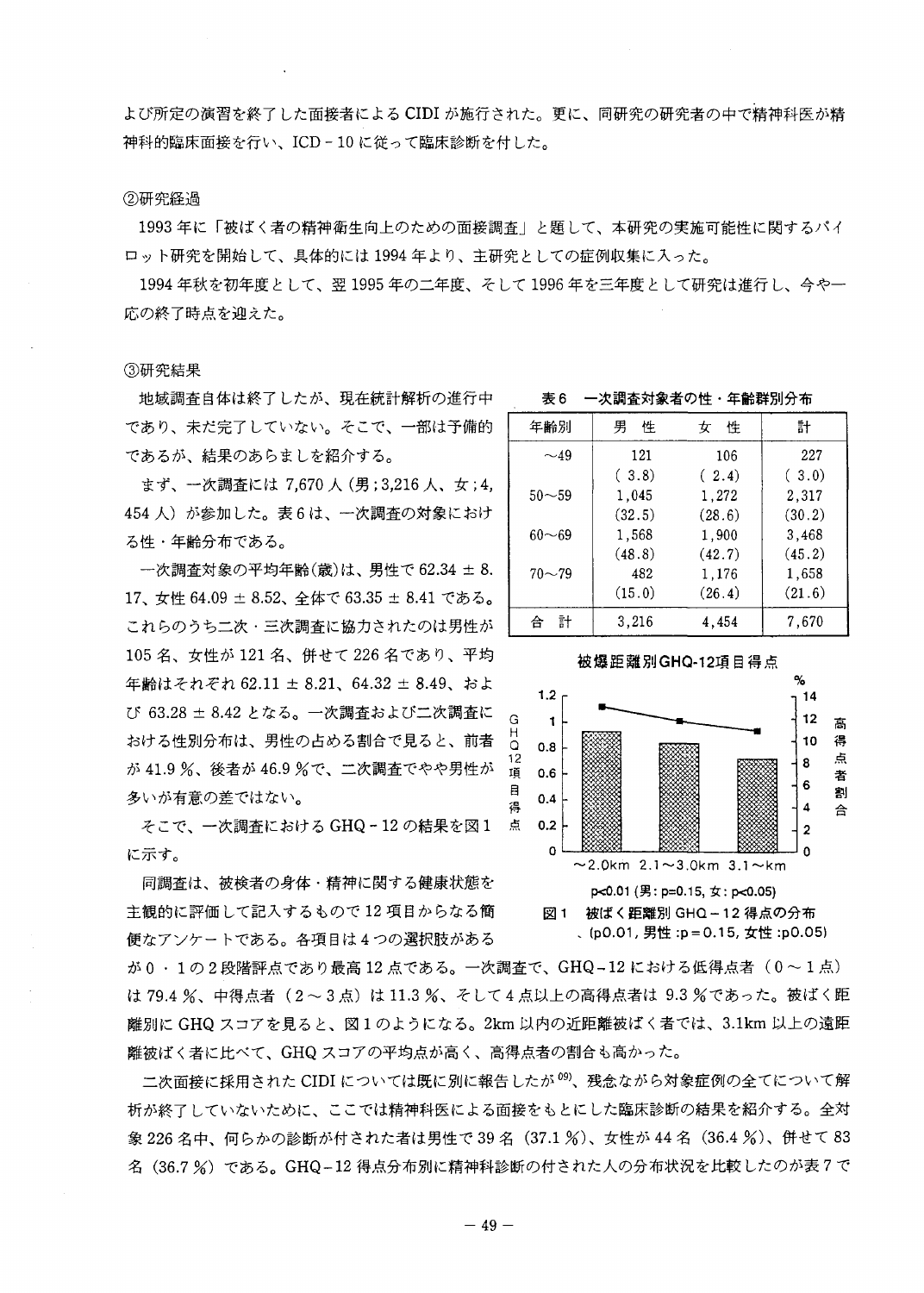ある。当然のことながら、高得 点になるほど有病の頻度は上昇 -している。

この三次面接の対象から得ら れた頻度を、一次面接の全対象 に還元して有病者数を推算する と次の表8のようになる。 結 局、表8から分かるように、被 ばく者の14.6 %には何らかの 精神科診断が付されたというこ とになる。

日本において、精神障害に関 する厳密な疫学調査は未だ行わ れていないため、この数値がど のような意味を持つものか結論 を下すことは困難である。ただ、 一般的な印象としてみると、精 神疾患の時点有病率としてみた とき、高率であるとの印象は否 めない。たとえば、近年の疫学 研究として国際的に代表的なも のは米国を中心に精神科診断面 接法 (Diagnostic Interview

# 表7 GHQ – 12 得点分布による三次面接対象者と精神科診断の 付された人の分布状況

| GHQ-12 得点分布 |      |    |   | 三次面接対象者数       | 精神科診断の付された人数 | 有病頻度    |
|-------------|------|----|---|----------------|--------------|---------|
|             | 低得点群 |    |   | $76(33.6\%)$   | 5            | $6.6\%$ |
| 中           | 得    | 点群 |   | 33 $(14.6\%)$  | 12           | 35.4%   |
| 高の得         |      | 点  | 群 | $117(51.8\%)$  | 66           | 56.4%   |
|             | 計    |    |   | $226(100.0\%)$ | 83           | 36.7%   |

# 表8 GHQ-12 得点分布による全対象者における精神科診断の分布状況

| GHQ-12 得点分布       | 対象者全数 | 有病頻度  | 推定した有病者数          |
|-------------------|-------|-------|-------------------|
| 得点群<br>低          | 6,091 | 6.6%  | 402.0             |
| 得<br>群<br>点<br>中. | 867   | 35.4% | 315.6             |
| 得<br>高<br>点群      | 712   | 56.4% | 401.6             |
| 計                 | 7.670 |       | $1,119.2(14.6\%)$ |

表 9 DIS / DSM −Ⅲによる生涯有病率調査(%)

|                     | 何らかの精神疾患を発見<br>された人 | その中でタバコ依存除外<br>したとき |
|---------------------|---------------------|---------------------|
| 米国 ECA 研究 (1988)    | 32.2                | $22.1*$             |
| カナダ、Edmonton (1988) | 33.8                |                     |
| ニュージーランド (1989)     | 36.6                |                     |
| ドイツ、Munich (1992)   | 32.1                |                     |
| 韓国、Seoul (1990)     | 39.8                | 31.8                |
| 郡部 (1990)           | 41.1                | 33.0                |
| 台湾、小都市 (1989)       | 34.9                | 28.0                |
| 郡部 (1992)           | 30.4                | 21.5                |
| 都心部 (1993)          | 21.7                | 16.3                |

\*: 物質乱用 (タバコに限定せず) を除外

Schedule, DIS)を利用した調査研究<sup>13</sup>である。その結果および同様の方法を採用した諸国のデータの一 部を紹介すると表907)のようになる。

ただ、上記のデータは、あらゆる精神疾患を網羅して調査すると共に、かつ調査時まで全ての時点をも 含んだ調査であるので、われわれが採用した方法といくらか異なっている。従って、その差異を細かく比 較することはできないが、おおよその目安としては対比できる。たとえば、韓国や台湾からのデータによ ると、一般人口集団における何らかの精神疾患の有病率は 21.7 %~40.3 %ということになる。そこから、 タバコ依存を除いて同頻度を見ると、16.3 ~33.0 %になるというのである。比較における限界を前提に しても、われわれが得た知見は若干高頻度であると見ることができる。また、殆ど同様の調査方法でわれ われが行った内科外来受診患者における精神疾患の頻度は20%®である。彼らは既に何らかの愁訴を 持って内科外来を受診しているのであるから、その精神疾患有病率も当然高くなるはずで、その数値と比 較して、14.6% はやはり予測より高値である。

次に、精神科診断の内訳を見てみる。発見された精神疾患は気分(感情)障害と神経症圏疾患が大部分 である。表 10 は 1995 年から国内で採用されることになった ICD‐10 に基づく2桁分類を示している。 F3 気分障害とは、従来「躁うつ病」と呼称されていたもので、いわゆる双極性の気分障害(狭義の躁う つ病)とうつ病エピソードだけの気分障害が含まれるが、多くは「うつ病」からなっている。神経症圏疾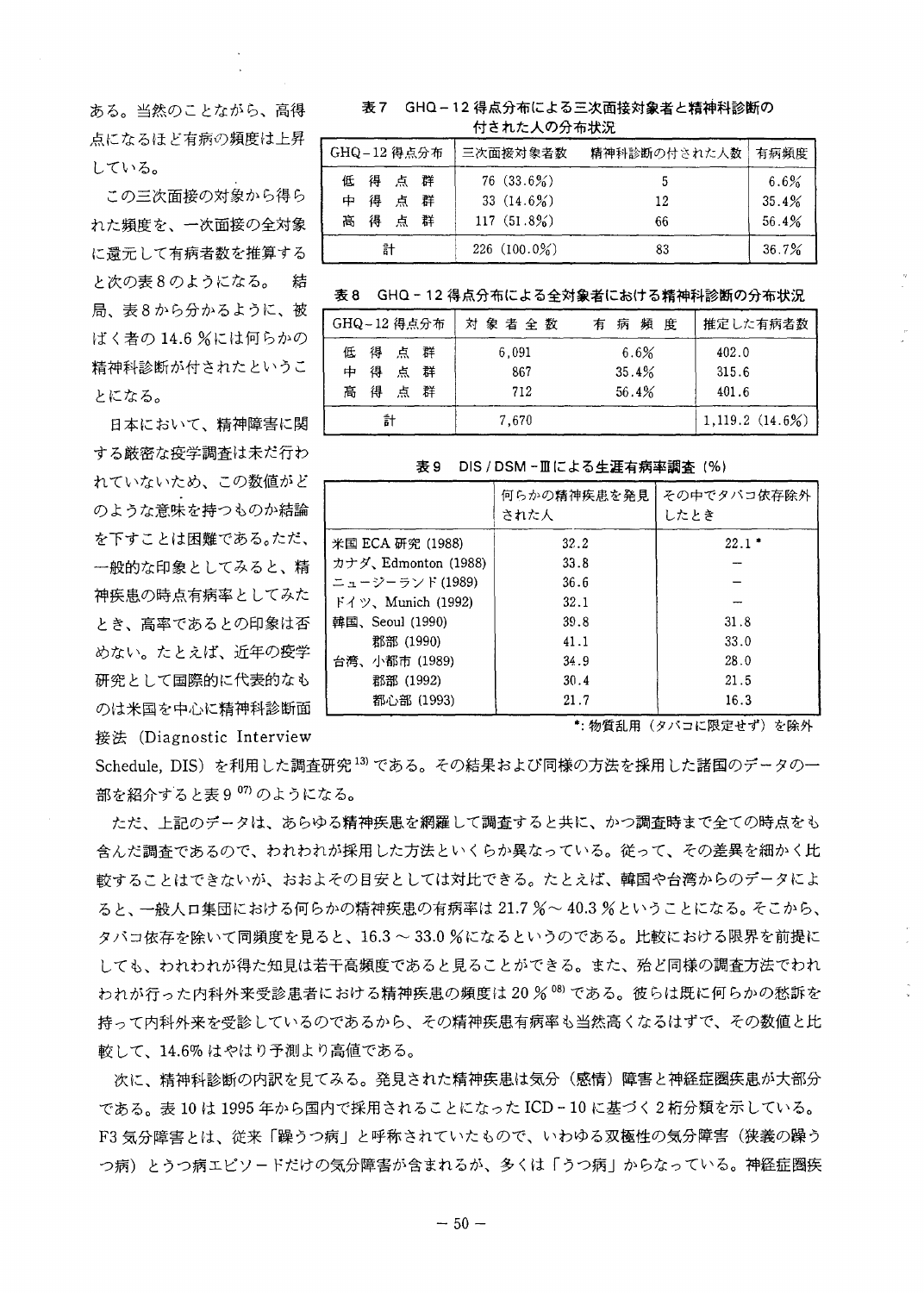#### 表10 全対象における臨床診断 (ICD-10)

|                                 | 臨      | 診<br>床         | 断      |
|---------------------------------|--------|----------------|--------|
| $ICD$ カテゴリー                     | 性<br>男 | 性<br>女         | 計<br>合 |
| F <sub>3</sub><br>気分(感情)障害      | 12(2)  | 21             | 33(2)  |
| F <sub>4</sub><br>神経症性、ストレス関連性、 |        |                |        |
| 及び身体表現性の障害                      | 18(6)  | 18(1)          | 36(7)  |
| 牛理的障害及び身体的要因<br>F 5             |        |                |        |
| に関連した行動症候群                      | 6(2)   | 4              | 10(2)  |
| 精神作用物質使用による<br>F <sub>1</sub>   |        |                |        |
| 精神・行動の障害                        | 4(1)   | 0              | 4(1)   |
| その他                             | 5(1)   | $\overline{2}$ | 7(1)   |
| 計<br>合                          | 45(6)  | 45(1)          | 90(7)  |

患は、詳しくは「F4 神経症性、ストレ ス関連性、および身体表現性の障害」と 呼ぶべきであるが、従来は様々な神経症 と見なされていた範疇(例、不安神経症、 強迫神経症、あるいはヒステリーなど。 ただし、ICD ではこれらの病名は既に 利用しないことになっている)や適応反 応(従来の心因反応が含まれるが、ICD では PTSD が一部を占める) などが含 まれる。「F5 生理的障害および身体的要 因に関連した行動症候群」には、睡眠障

但し、括弧内数字は重複している診断数を示す

害(不眠症や傾眠傾向)や摂食障害(拒食症や大食症など)が含まれる。性別で見ると、女性では気分障 害が男性より多く、男性ではF1に分類されるアルコール症が目立っている。

厳密には、これから解析予定である CIDI の結果を待たなければならないが、被ばく者には、身体的愁 訴を中心とした身体化障害や心気障害などからなる心身症圏内の疾患 (F4) が顕著なようである。これ は、かなり以前の1960年初頭に、仁志川らや小沼らが指摘したとほとんど同様の所見を今また得たとい うことになる。つまり原爆被ばく者は、この50年間というもの、ほとんど変わること無く、神経症圏あ るいは心身症圏の疾患に悩まされ続けて来たといえるのかも知れない。

# V. おわりに

爆心地からの距離に比例して心身の不健康度を表すGHQ得点が高かったこと、あるいは高得点を示す ものが多かったことは、全く予想しなかった所見である。更に、全体的に被ばく者におけるこの精神疾患 の高い罹患性も予測できなかった。ただ、これらが、原爆被ばくという悲惨な人災に基づく間接的影響の 現れであるという可能性は否定できない。災害発生に伴う衝撃的ストレスに引き続いた、復興に関わる財 政的負担、他の心理社会的ストレス、および加齢に伴う身体的な老化現象などが複雑に絡んでいるのでは なかろうか。原爆被ばくが特異的な精神障害を生むか否かについて考えるには、今や余りに遅すぎるし、 否定的でさえある。しかし、その災害の破壊力の大きさは、一般的な破局的ストレスとして、50年を経 た今も被災者の心に多大な影響を与えていると考えられよう。

最後に、本研究は、先にもふれたように多数の共同研究者の協力によってなされてきたもので、その全 ての方々に感謝すると共に、研究の意図を組んで快く参加された被ばく者の皆様に深謝する。

文献

- 1) Division of Mental Health, World Health Organization WHO Project on Brain Damage in Utero. WHO, Geneva, 1991.
- 2) Goldberg, D. G. The Detection of Psychiatric Illness by Quetionnaire. Maudsley Monographs vol 21, Oxford Univ. Press, 1975. (中川 泰彬訳著編 質問紙法による精神·神経症症状の把握の理論と臨床応用、 国立精神衛生研究所、千葉、1981)
- 3) Igumnov, S. Psychological development of children exposed to radiation in prenatal period as a result